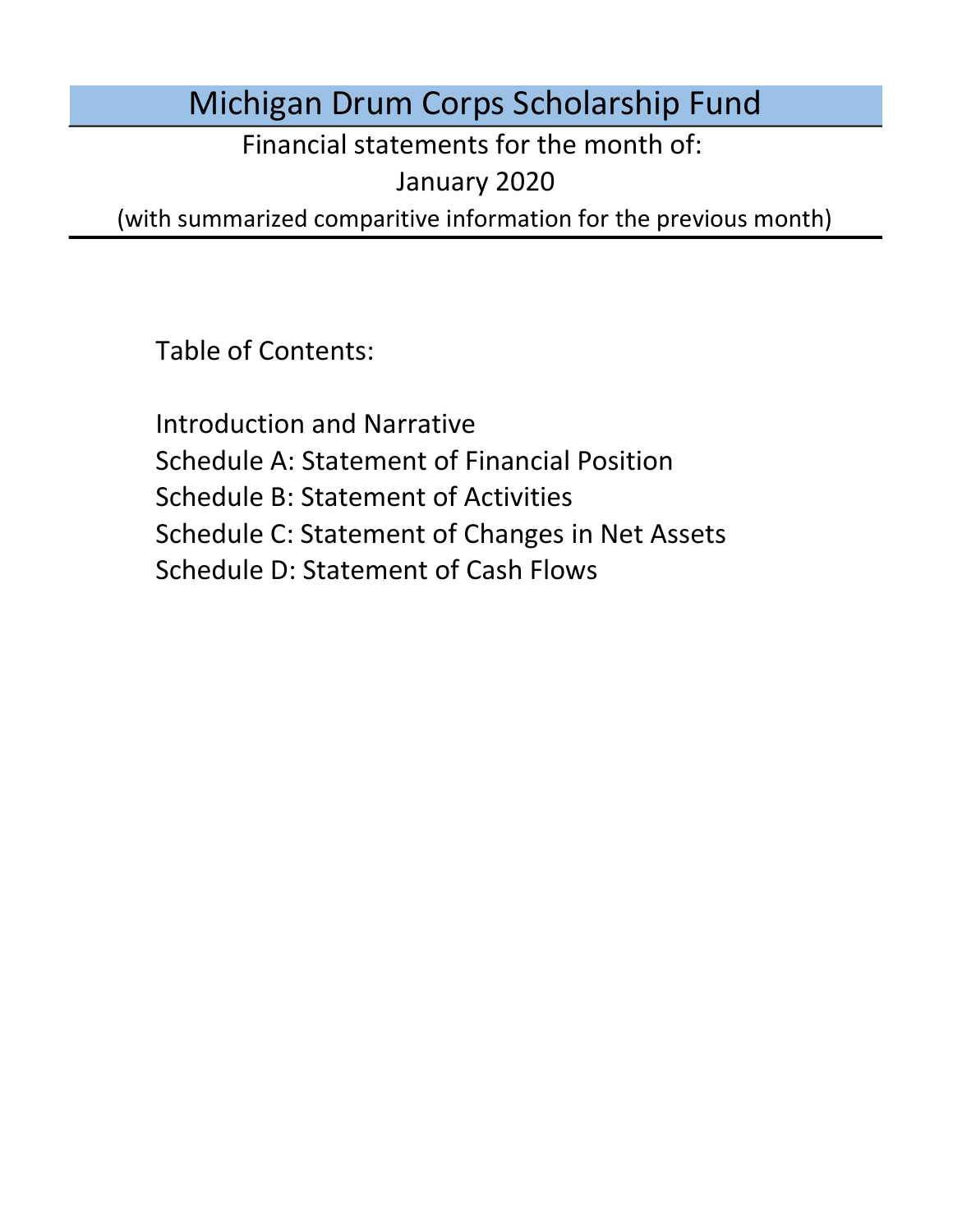#### Introduction

January saw three new applications take place during the month with disbursements recommended to the Board for release in early February. More applications are expected as students receive late audition season contracts and knowledge of the scholarship fund spreads. New fundraising opportunities are currently being considered with updates planned for the next Board of Directors meeting.

#### Monthly Financial Recap:

Liquid assets on hand: \$1776.62 Donations: 1 donation received during January through Paypal. Disbursements: 0 program related disbursements during January.

### Financial Narrative

January marked the fifth month of operations for the fund under its declared fiscal year. Cash for the month is \$209.61 higher than November. \$205 of the total cash on hand is currently restricted to maintain minimum reserve requirements.

Program related expenses did not change during January. Administrative expenses are up \$6.00 for the monthly Digital Ocean invoice charged to the business checking account. Program expenses are expected to increase in February following the recommended disbursement for the three applications received during January.

No funds are currently restricted by outside donors. All restrictions made by the Board are included under Unrestricted Funds in accordance with Generally Accepted Accounting Principles in the United States.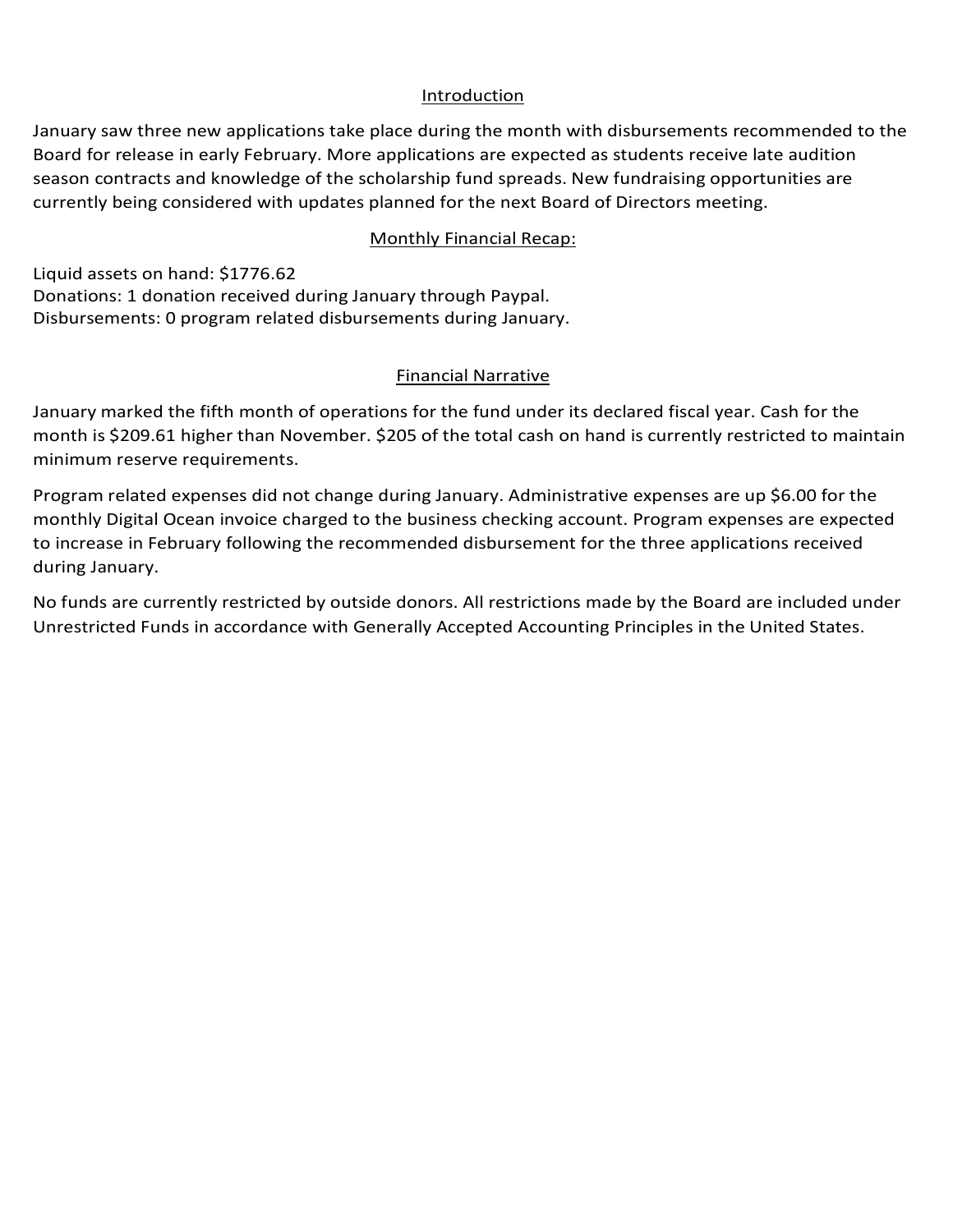## Michigan Drum Corps Scholarship Fund 3:21 PM Statement of Financial Position 01/12/2020 As of December 31, 2019 Accrual Basis

|                                         | <b>Jan 2020</b> | Dec 2019 |
|-----------------------------------------|-----------------|----------|
| <b>ASSETS</b>                           |                 |          |
| <b>Current Assets</b>                   |                 |          |
| Cash                                    |                 |          |
| <b>Unrestricted - Checking</b>          | 1,890.62        | 1,681.01 |
| <b>Unrestricted - Savings</b>           | 91.00           | 91.00    |
| <b>Less: Reserve Requirements</b>       | (205.00)        | (205.00) |
| <b>Total Unrestricted Cash</b>          | 1,776.62        | 1,567.01 |
| <b>Restricted Cash</b>                  | 205.00          | 205.00   |
| <b>Total Checking/Savings</b>           | 1,981.62        | 1,772.01 |
| <b>Accounts Receivable</b>              |                 |          |
| <b>Accounts Receivable</b>              | 0.00            | 0.00     |
| <b>Pledges Receivable</b>               | 0.00            | 0.00     |
| <b>Allowance for Uncollectibles</b>     | 0.00            | 0.00     |
| <b>Total Accounts Receivable</b>        | 0.00            | 0.00     |
| <b>Total Current Assets</b>             | 1,981.62        | 1,772.01 |
| <b>Fixed Assets</b>                     |                 |          |
| <b>Property, Plant, &amp; Equipment</b> | 0.00            | 0.00     |
| <b>Total Fixed Assets</b>               | 0.00            | 0.00     |
| <b>Other Assets</b>                     |                 |          |
| <b>Marketable Securities</b>            | 0.00            | 0.00     |
| <b>Other Assets</b>                     | 0.00            | 0.00     |
| <b>Security Deposits</b>                | 0.00            | 0.00     |
| <b>Endowments</b>                       | 0.00            | 0.00     |
| <b>Total Other Assets</b>               | 0.00            | 0.00     |
| <b>TOTAL ASSETS</b>                     | 1,981.62        | 1,772.01 |
| <b>LIABILITIES &amp; EQUITY</b>         |                 |          |
| <b>Liabilities</b>                      |                 |          |
| <b>Current Liabilities</b>              |                 |          |
| <b>Accounts Payable</b>                 |                 |          |
| <b>Accounts Payable</b>                 | 0.00            | 0.00     |
| <b>Total Accounts Payable</b>           | 0.00            | 0.00     |
| <b>Other Current Liabilities</b>        |                 |          |
| <b>Salaries and Wages Payable</b>       | 0.00            | 0.00     |
| <b>Total Other Current Liabilities</b>  | $0.00\,$        | 0.00     |
| <b>Total Current Liabilities</b>        | $0.00\,$        | 0.00     |
| <b>Long Term Liabilities</b>            |                 |          |
| <b>Notes Payable</b>                    | 0.00            | 0.00     |
| <b>Total Long Term Liabilities</b>      | $0.00\,$        | 0.00     |
| <b>Total Liabilities</b>                | 0.00            | 0.00     |
| <b>Equity</b>                           |                 |          |
| <b>Unrestricted Net Assets</b>          | 1,981.62        | 1,772.01 |
| <b>Donor Restricted Net Assets</b>      | 0.00            | 0.00     |
| <b>Total Equity</b>                     | 1,981.62        | 1,772.01 |
| <b>TOTAL LIABILITIES &amp; EQUITY</b>   | 1,981.62        | 1,772.01 |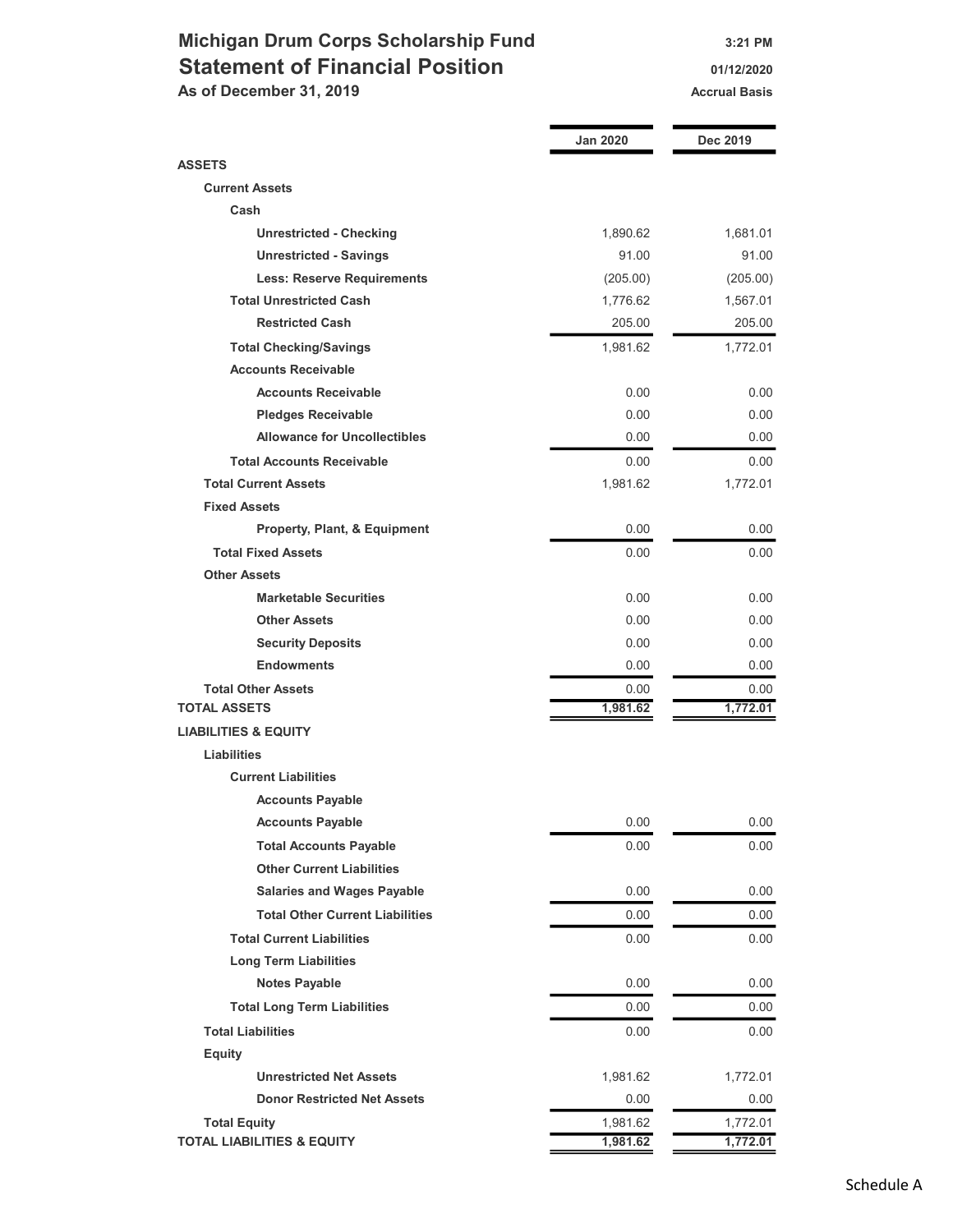# Michigan Drum Corps Scholarship Fund 3:21 PM Statement of Activities **Statement of Activities Contract Contract Contract Contract Contract Contract Contract Contract Contract Contract Contract Contract Contract Contract Contract Contract Contract Contract Contract December 2019** Accrual Basis **Accrual Basis** Accrual Basis **Accrual Basis**

|                                      | <b>Jan 2020</b> | <b>Dec 2019</b> | <b>Year to Date</b> |
|--------------------------------------|-----------------|-----------------|---------------------|
| <b>Ordinary Income/Expense</b>       |                 |                 |                     |
| Income                               |                 |                 |                     |
| <b>Contributions</b>                 |                 |                 |                     |
| <b>Individual Contributions</b>      | 220.00          | 0.00            | 2,504.00            |
| <b>Corporate Contributions</b>       | 0.00            | 0.00            | 0.00                |
| <b>Gifts in Kind</b>                 | 0.00            | 0.00            | 0.00                |
| <b>Total Contributions</b>           | 220.00          | 0.00            | 2,504.00            |
| <b>Major Gifts</b>                   | 0.00            | 0.00            | 0.00                |
| <b>Investments</b>                   |                 |                 |                     |
| <b>Interest Income</b>               | 0.00            | 0.00            | 0.00                |
| <b>Investments</b>                   | 0.00            | 0.00            | 0.00                |
| <b>Other Income</b>                  | 0.00            | 0.00            | 0.00                |
| <b>Total Investments</b>             | 0.00            | 0.00            | 0.00                |
| <b>Other Income</b>                  | 0.00            | 0.00            | 0.00                |
| <b>Total Income</b>                  | 220.00          | 0.00            | 2,504.00            |
| <b>Expense</b>                       |                 |                 |                     |
| <b>Program Expenses</b>              |                 |                 |                     |
| <b>Auditions &amp; Camp Fees</b>     | 0.00            | 0.00            | 450.00              |
| <b>Member Tuition</b>                | 0.00            | 0.00            | 0.00                |
| <b>Other Program Expenses</b>        | 0.00            | 0.00            | 0.00                |
| <b>Total Program Expenses</b>        | 0.00            | 0.00            | 450.00              |
| <b>Administrative Expenses</b>       |                 |                 |                     |
| <b>Supplies</b>                      | 0.00            | 0.00            | 0.00                |
| Postage                              | 0.00            | 0.00            | 0.00                |
| <b>Travel</b>                        | 0.00            | 0.00            | 0.00                |
| <b>Registration Fees</b>             | 0.00            | 0.00            | 275.00              |
| <b>Software Purchases</b>            | 0.00            | 0.00            | 0.00                |
| <b>Other Expenses</b>                | 0.00            | 0.00            | 0.00                |
| <b>Contract Services</b>             | 0.00            | 0.00            | 0.00                |
| <b>Website Expenses</b>              | 6.00            | 6.00            | 34.73               |
| <b>Fundraising Expenses</b>          | 0.00            | 0.00            | 0.00                |
| <b>Bank Fees</b>                     | 0.00            | 0.00            | 0.00                |
| <b>Paypal Fees</b>                   | 4.39            | 0.00            | 4.39                |
| <b>Total Administrative Expenses</b> | 10.39           | 6.00            | 314.12              |
| <b>Total Expenses</b>                | 10.39           | 6.00            | 764.12              |
| <b>Net Income</b>                    | 209.61          | $-6.00$         | 1,739.88            |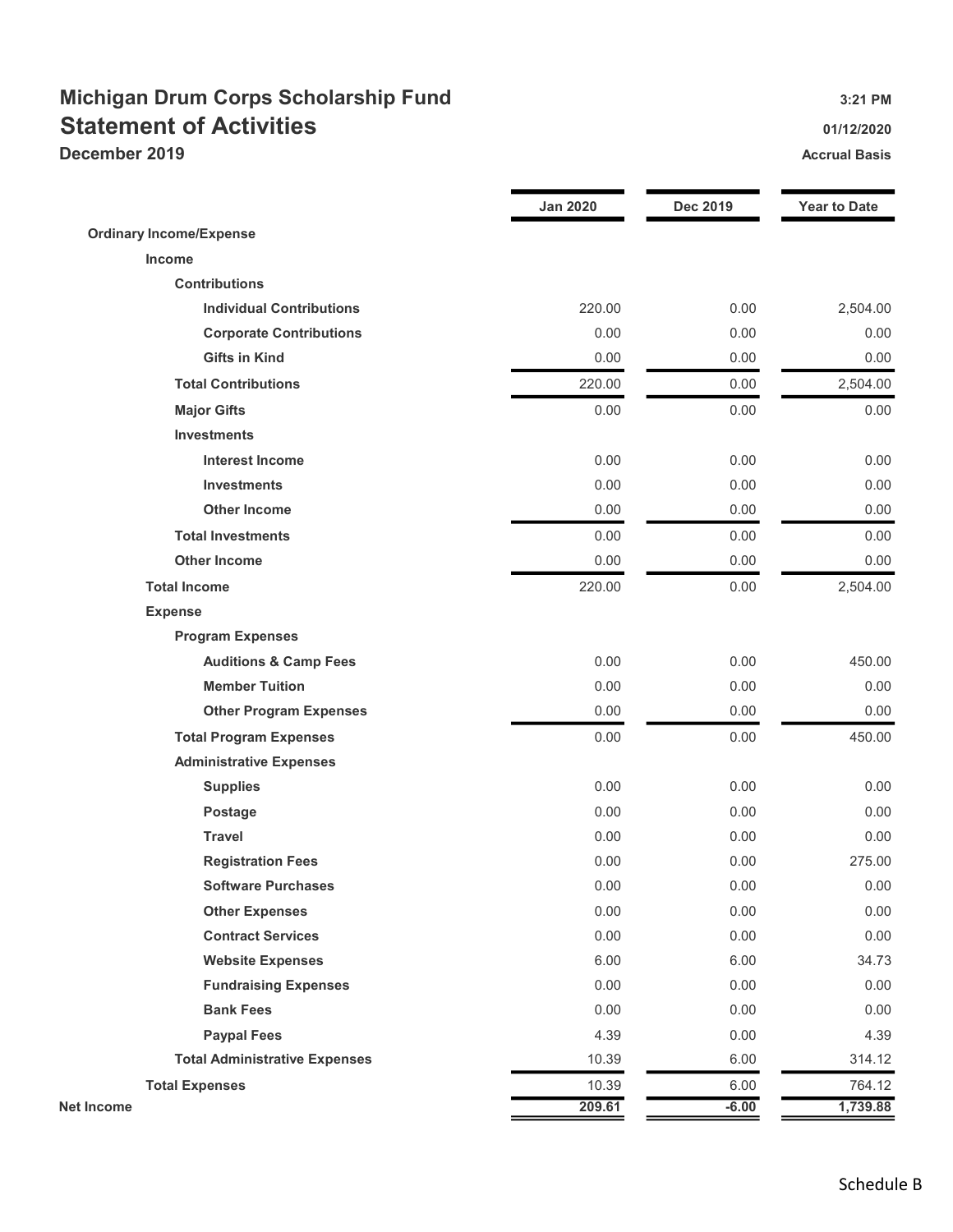# Michigan Drum Corps Scholarship Fund 3:21 PM Statement of Changes in Net Assets 61/12/2020 01/12/2020

As of December 31, 2019 **Accrual Basis** Accrual Basis Accrual Basis

|                                                      | <b>Jan 2020</b> | <b>Dec 2019</b> | <b>Year to Date</b> |
|------------------------------------------------------|-----------------|-----------------|---------------------|
| <b>Total Unrestricted Revenues</b>                   | 220.00          | 0.00            | 2,504.00            |
| <b>Net Assets Released from Restriction</b>          | 0.00            | 0.00            | 0.00                |
| <b>Total Unrestricted Expenses and Losses</b>        | $-10.39$        | $-6.00$         | $-764.12$           |
| <b>Increase in Unrestricted Net Assets</b>           | 209.61          | $-6.00$         | 1,739.88            |
|                                                      | 0.00            | 0.00            | 0.00                |
| <b>Donor Restricted Net Assets</b>                   | 0.00            | 0.00            | 0.00                |
| <b>Temporarily Restricted Net Assets</b>             | 0.00            | 0.00            | 0.00                |
| <b>Contributions</b>                                 | 0.00            | 0.00            | 0.00                |
| <b>Net Assets Released from Restriction</b>          | 0.00            | 0.00            | 0.00                |
| <b>Increase in Temporarily Restricted Net Assets</b> | 0.00            | 0.00            | 0.00                |
| <b>Permanently Restricted Net Assets</b>             | 0.00            | 0.00            | 0.00                |
| <b>Contributions</b>                                 | 0.00            | 0.00            | 0.00                |
| <b>Increase in Permanently Restricted Net Assets</b> | 0.00            | 0.00            | 0.00                |
| <b>Increase in Net Assets</b>                        | 209.61          | $-6.00$         | 1,739.88            |
| <b>Beginning Net Assets:</b>                         | 1,772.01        | 1,778.01        | 241.74              |
| <b>Ending Net Assets:</b>                            | 1,981.62        | 1,772.01        | 1,981.62            |